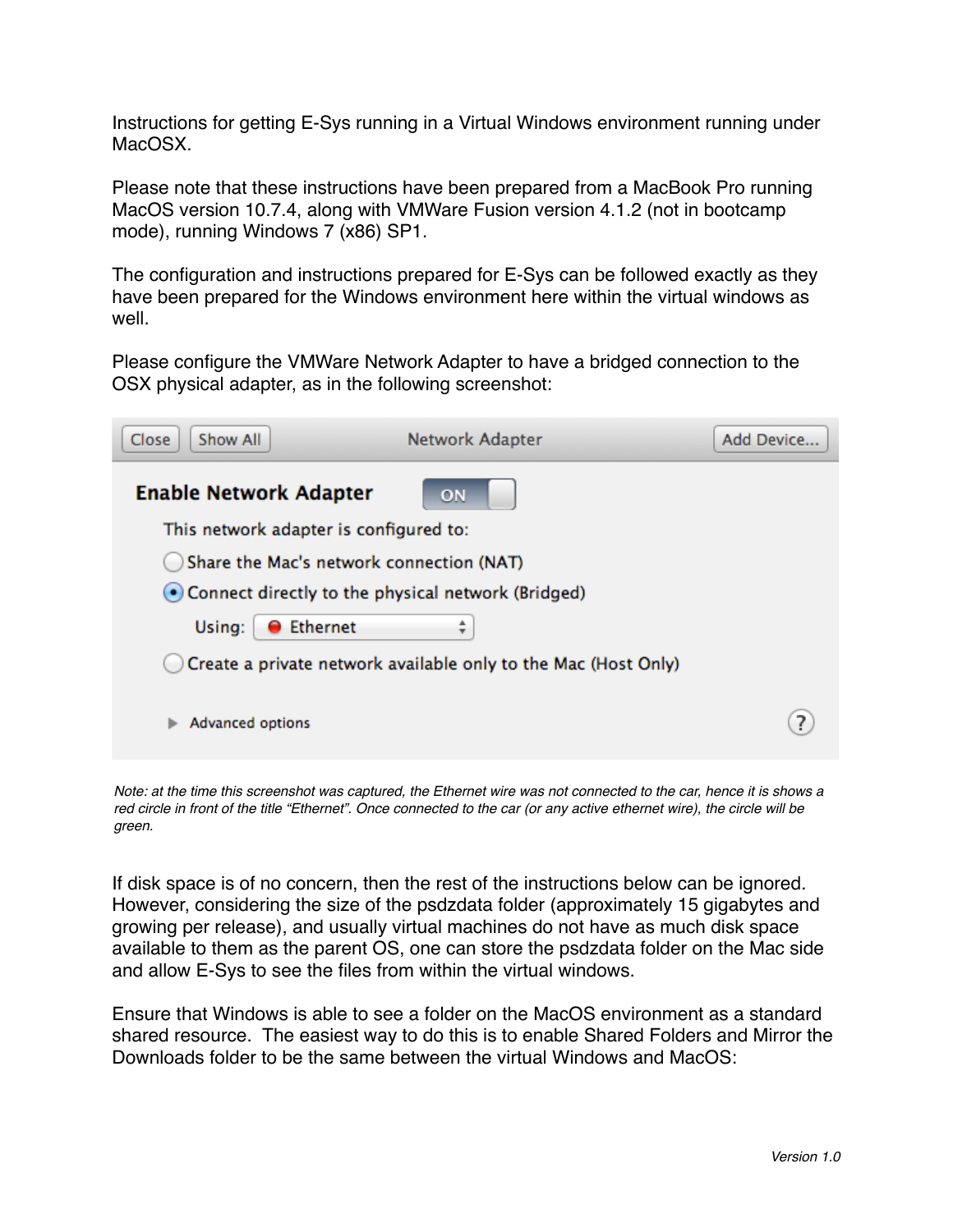| Show All<br>Close                     | Sharing                                                                                 | Add Device         |
|---------------------------------------|-----------------------------------------------------------------------------------------|--------------------|
| <b>Shared Folders</b>                 | ON                                                                                      |                    |
| On Name                               | Folder                                                                                  | <b>Permissions</b> |
|                                       |                                                                                         |                    |
|                                       |                                                                                         |                    |
|                                       |                                                                                         |                    |
|                                       |                                                                                         |                    |
|                                       |                                                                                         |                    |
| ÷.<br>$\hspace{0.1mm}-\hspace{0.1mm}$ |                                                                                         |                    |
| <b>Mirrored Folders</b>               |                                                                                         |                    |
|                                       | Windows can directly access documents and files on your Mac in the following locations: |                    |
|                                       | <b>Movies</b>                                                                           |                    |
| Desktop<br><b>Documents</b>           | <b>Music</b>                                                                            |                    |
| <b>Downloads</b>                      | <b>Pictures</b>                                                                         |                    |
|                                       |                                                                                         |                    |
|                                       |                                                                                         |                    |

Now, create a folder called "BMW" or anything else that is desired on the Mac's Downloads folder. The contents of the MacOSX downloads folder will be available in Windows via Z:\Downloads under Windows Explorer.

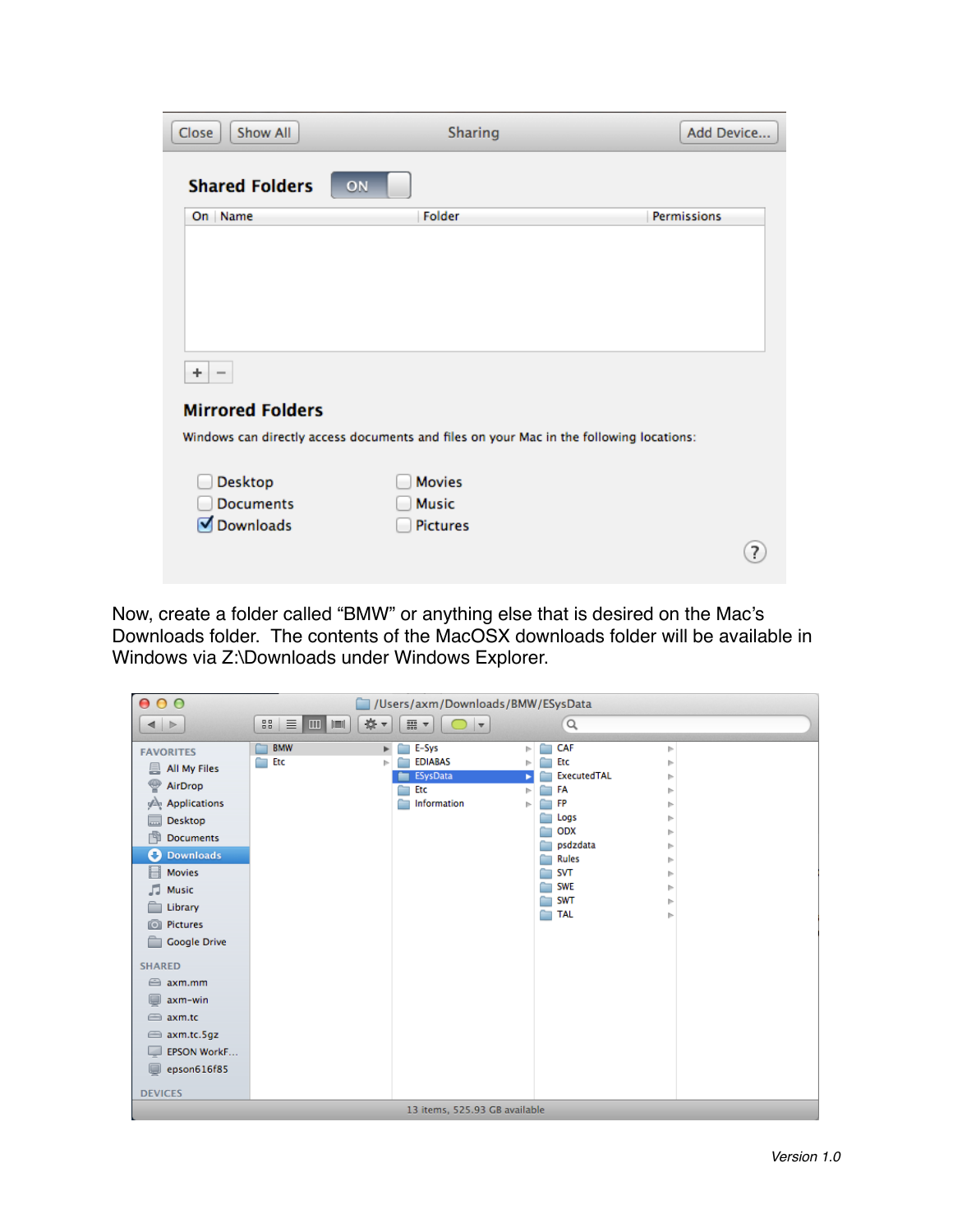In the ~/Users/*username*/Downloads/BMW folder, create a folder called: "ESysData", and copy the contents of the folder "C:\EsysData" to the "Z:\Downloads\BMW\EsysData" folder. Now extract the entire downloaded "psdzdata" folder content in the psdzdata folder of the MacOS environment. Lastly, copy (**not move**) the contents of the following folder:

## ~/Users/*username*/BMW/EsysData/psdzdata/swe

to the following folder within the EsysData folder structure created above:

## ~/Users/*username*/BMW/EsysData/SWE

Please note that the "*username*" that appears in the above two paths will be the MacOS user's username. Also, considering the fact that the Windows filesystem does not support case-sensitivity, the folder name cases specified above do not have any significance other than readability.

In E-Sys, from the "Options" menu select "Settings..." and then select the "Program" tab. Ensure that the EsysData folder path is correctly specified with respect to where they are on the MacOSX environment and the Windows shared folder path. See screenshot:

| Settings           | $\mathbf x$                                                                                                                                                      |  |  |
|--------------------|------------------------------------------------------------------------------------------------------------------------------------------------------------------|--|--|
| Program            | System data   FSC  <br><b>Connections</b><br>External Applications   EST  <br>ODX<br>Options                                                                     |  |  |
| <b>Directories</b> |                                                                                                                                                                  |  |  |
| Data:              | Z:\Downloads\BMW\ESysData<br>$\cdots$                                                                                                                            |  |  |
| Memory requirement |                                                                                                                                                                  |  |  |
| RAM (MByte):       | 512                                                                                                                                                              |  |  |
|                    | Please insert here the maximum memory reserved for E-Sys (i.e. the JVM).<br>WARNING: The memory size should not exceed the maximum physical<br>memory resources. |  |  |
| Language<br>German | i English                                                                                                                                                        |  |  |
| Logging            |                                                                                                                                                                  |  |  |
| Log-Level:         | <b>WARN</b><br>Delete old logfiles automatically during restart.                                                                                                 |  |  |
|                    |                                                                                                                                                                  |  |  |
|                    | Cancel<br>OK                                                                                                                                                     |  |  |